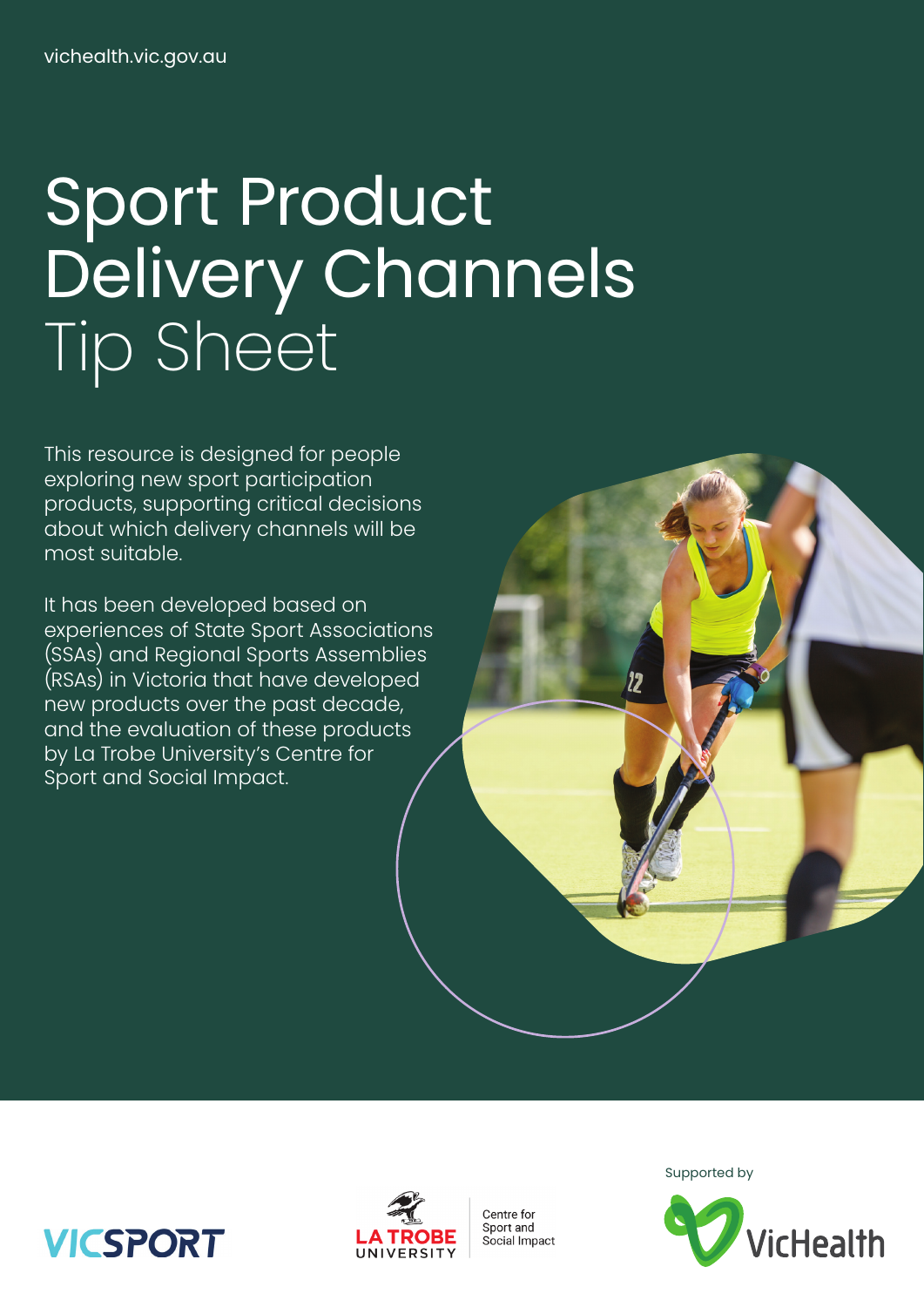### **The term 'delivery channel' refers to the people or organisations who co-ordinate the delivery of the participation experience.**

The delivery channel engages the deliverer to run the sessions. Sport participation products are usually owned by state or national organisations and commonly delivered by:

- SSA/National Sporting Organisation (NSO) employees
- Leisure Facilities employees
- Club volunteers
- For profit third-party provider employees
- Schools teachers or external deliverer.

Many sports only consider delivery through their traditional club network. There are pros and cons to each delivery channel and more than one can be used.

The evaluation of VicHealth funded products explored benefits and challenges of various delivery channels that had an impact on the success and sustainability of products. An outline of considerations for each delivery channel types is provided below:



| <b>Delivery channel</b>                                                                                                                                     | <b>Examples of</b><br>cost structure                                            | When could you use it<br>(and other considerations)                                                                                                                                                                                                                                                                   |
|-------------------------------------------------------------------------------------------------------------------------------------------------------------|---------------------------------------------------------------------------------|-----------------------------------------------------------------------------------------------------------------------------------------------------------------------------------------------------------------------------------------------------------------------------------------------------------------------|
| <b>SSA/NSO employees</b><br>(existing sport<br>deliverers)<br>Deliverers who are<br>already employed<br>directly by the<br>SSA/NSO to deliver<br>the sport. | • Deliverers could<br>be paid salary, per<br>hour, or per session<br>delivered. | • If you have a capable internal workforce.                                                                                                                                                                                                                                                                           |
|                                                                                                                                                             |                                                                                 | . If you want to get the program up and running fast<br>or to pilot program design.                                                                                                                                                                                                                                   |
|                                                                                                                                                             |                                                                                 | • If you want greater control and flexibility to expand<br>or retract quickly.                                                                                                                                                                                                                                        |
|                                                                                                                                                             |                                                                                 | • If you have a strong management team within the<br>SSA/NSO to control the delivery.                                                                                                                                                                                                                                 |
| <b>SSA/NSO employees</b><br>(new deliverers with<br>specific attributes)                                                                                    | • Deliverers could be<br>paid salary, per hour,<br>or per session<br>delivered. | • If you have a new product or want to reach into<br>a new market, then recruiting new deliverers<br>who have specific skills or experience could be                                                                                                                                                                  |
| Deliverers who are<br>hired and employed<br>directly by the<br>SSA/NSO to deliver<br>a new product.                                                         |                                                                                 | beneficial. For example, if your program is not<br>traditional sport then traditional sport coaches/<br>deliverers may not be suitable or to target children<br>with Autism Spectrum Disorder, then you may recruit<br>individuals with existing experience in that area and<br>provide them sport specific training. |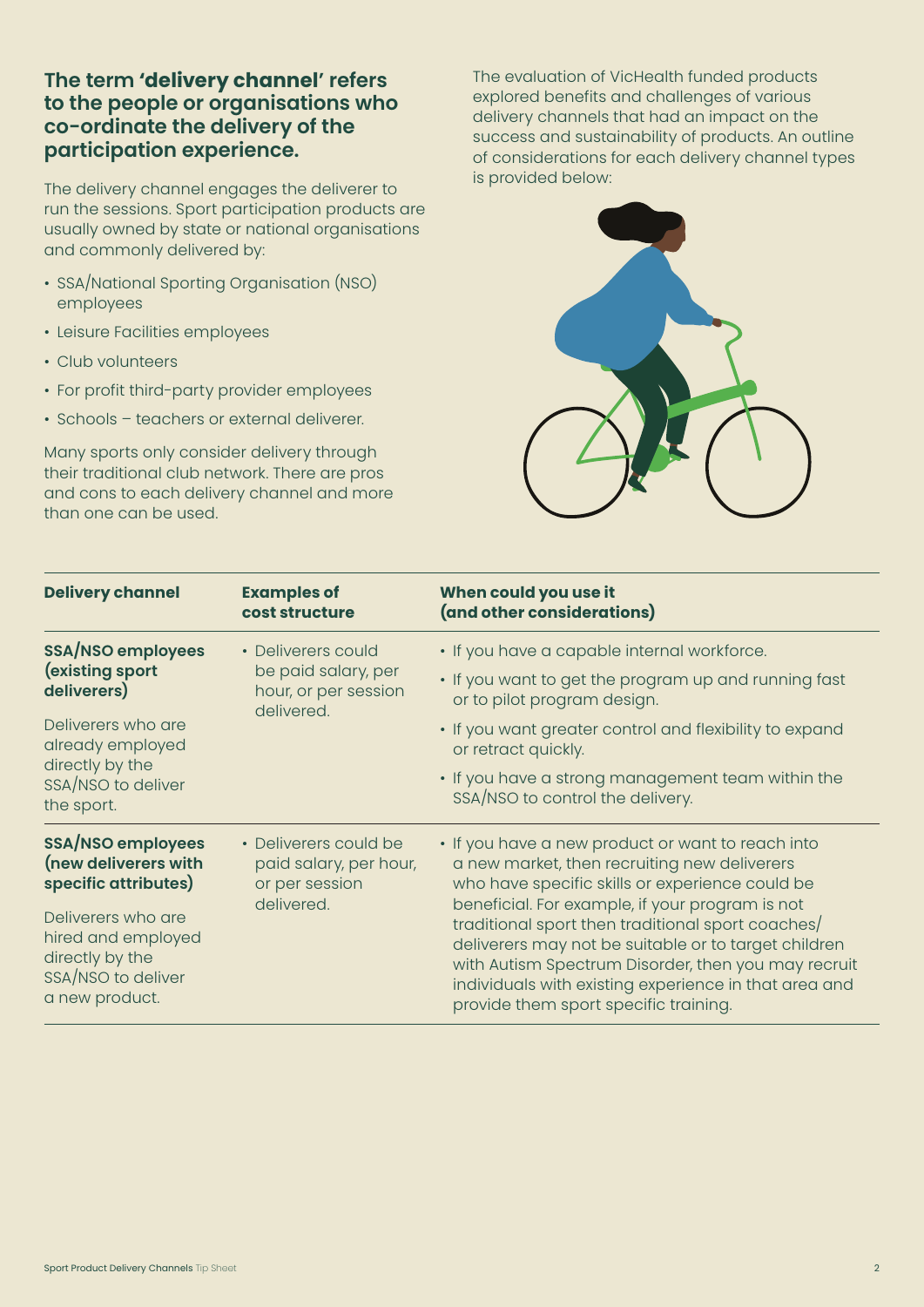| <b>Delivery channel</b>                                                                                                                                                                                                | <b>Examples of</b><br>cost structure                                                                                                                                                                                                                                                      | When could you use it<br>(and other considerations)                                                                                                                                                                                                                                                     |  |
|------------------------------------------------------------------------------------------------------------------------------------------------------------------------------------------------------------------------|-------------------------------------------------------------------------------------------------------------------------------------------------------------------------------------------------------------------------------------------------------------------------------------------|---------------------------------------------------------------------------------------------------------------------------------------------------------------------------------------------------------------------------------------------------------------------------------------------------------|--|
| <b>Leisure Facilities</b>                                                                                                                                                                                              | • Facility operator<br>could licence the<br>product.<br>• Participants could<br>pay directly to the<br>facility operator<br>or through<br>a centralised<br>SSA/NSO payment<br>channel.                                                                                                    | • If you want geographical reach quickly.                                                                                                                                                                                                                                                               |  |
| operators<br>Products delivered<br>through a sport or<br>leisure facility staff<br>where the facility<br>may be for profit or<br>not for profit (such as<br>those operated by<br>YMCA or a Basketball<br>Association). |                                                                                                                                                                                                                                                                                           | • Because these providers are larger organisations<br>or for-profit, they will often have systems in<br>place for marketing, registration, and participant<br>communication. They also rely on retention, so in<br>general they are focused on customer service<br>and delivering a quality experience. |  |
|                                                                                                                                                                                                                        |                                                                                                                                                                                                                                                                                           | • Staff may be required to undertake professional<br>development and training and likely to complete<br>training on your program. There should be quality<br>assurance in-place however to ensure that what<br>is delivered is keeping with the product identity.                                       |  |
|                                                                                                                                                                                                                        |                                                                                                                                                                                                                                                                                           | • Can be difficult to get facility/court time to<br>deliver the product at a time most likely to attract<br>participants.                                                                                                                                                                               |  |
|                                                                                                                                                                                                                        |                                                                                                                                                                                                                                                                                           | • SSA/NSO may also like to require contact details<br>as part of the licence so they can communicate<br>directly with the participant about their experience.                                                                                                                                           |  |
| <b>Club volunteers</b>                                                                                                                                                                                                 | • Clubs could pay per                                                                                                                                                                                                                                                                     | • If you want clubs to take ownership of the product.                                                                                                                                                                                                                                                   |  |
| Products delivered<br>through the<br>community sport<br>club system.                                                                                                                                                   | program, session,<br>or participant or the<br>SSA could provide<br>the product free-of-<br>charge to clubs to<br>generate revenue.<br>• Participants could<br>pay directly to the<br>club or through a<br>centralised SSA/NSO<br>channel.<br>• A licence can cover<br>these arrangements. | • If the product could be a key step in your participant<br>pathway.                                                                                                                                                                                                                                    |  |
|                                                                                                                                                                                                                        |                                                                                                                                                                                                                                                                                           | • Volunteers often care deeply about the sport and<br>are experienced, however they do require support<br>to deliver<br>new and less traditional products and experiences.                                                                                                                              |  |
|                                                                                                                                                                                                                        |                                                                                                                                                                                                                                                                                           | • The club could have competing priorities that<br>could affect the quality of the experience (e.g. if the<br>club needs to fill competition teams and engages<br>beginners into competition too quickly before they<br>are ready or when they're not interested).                                      |  |
|                                                                                                                                                                                                                        |                                                                                                                                                                                                                                                                                           | • Can be difficult to sustain and retain consistent<br>levels of quality if volunteers are continuously relied<br>upon to deliver at no cost or benefit.                                                                                                                                                |  |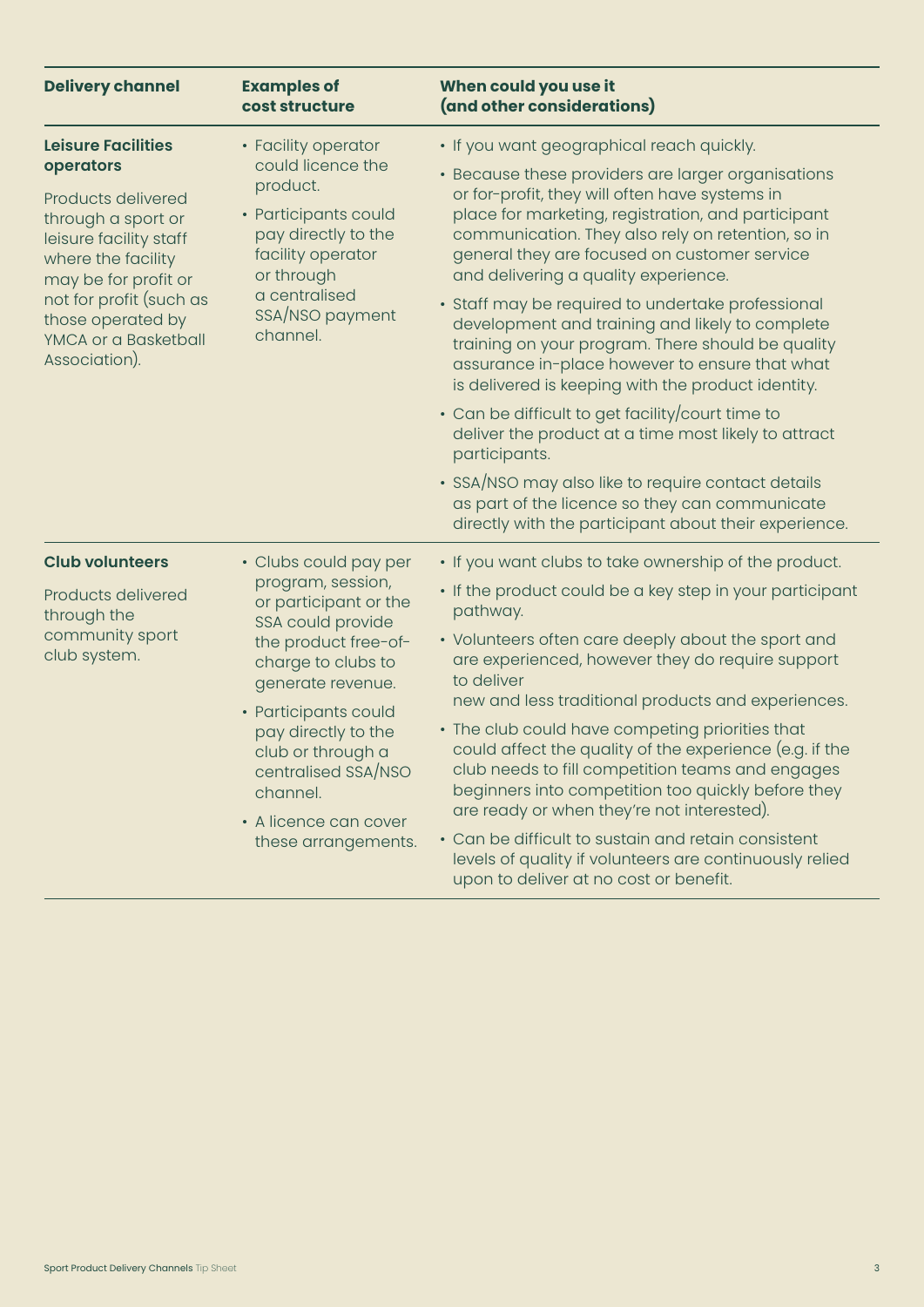| <b>Delivery channel</b>                                                                                                                                                                | <b>Examples of</b><br>cost structure                                                                                                                                                                | When could you use it<br>(and other considerations)                                                                                                                                                                                                                                                                      |  |
|----------------------------------------------------------------------------------------------------------------------------------------------------------------------------------------|-----------------------------------------------------------------------------------------------------------------------------------------------------------------------------------------------------|--------------------------------------------------------------------------------------------------------------------------------------------------------------------------------------------------------------------------------------------------------------------------------------------------------------------------|--|
| For profit third-party<br>providers                                                                                                                                                    | • Third-party could<br>licence the product.<br>• Participants could<br>pay directly to the<br>third-party provider,<br>the provider retains<br>a portion and<br>forwards a set-fee<br>onto the SSA. | · Because these third-party providers are for-profit,<br>they will often have systems in place for marketing,                                                                                                                                                                                                            |  |
| Programs delivered by<br>third party providers,<br>often an individual<br>who runs a sport<br>or physical activity<br>business.<br>(such as personal<br>trainers or tennis<br>coaches) |                                                                                                                                                                                                     | registration, and participant communication. They<br>also rely on retention, so in general they are focused<br>on customer service and delivering a quality<br>experience.                                                                                                                                               |  |
|                                                                                                                                                                                        |                                                                                                                                                                                                     | • Staff may be required to undertake professional<br>development and training and likely to complete<br>training on your program. There should be quality                                                                                                                                                                |  |
|                                                                                                                                                                                        |                                                                                                                                                                                                     | assurance in-place however to ensure that what is<br>delivered is keeping with the product identity.                                                                                                                                                                                                                     |  |
|                                                                                                                                                                                        |                                                                                                                                                                                                     | • SSA/NSO would be required to have a robust<br>financial process to ensure payment is reliable<br>and an accessible communication channel for<br>providers, so they can access support and product<br>information.                                                                                                      |  |
|                                                                                                                                                                                        |                                                                                                                                                                                                     | · SSA/NSO may also like to require contact details<br>as part of the licence so they can communicate<br>directly with the participant about their experience.                                                                                                                                                            |  |
| <b>Schools</b>                                                                                                                                                                         | • Schools could pay<br>for the product and                                                                                                                                                          | • If the product can align to curriculum and add<br>value to the school then schools could be more                                                                                                                                                                                                                       |  |
| Product could<br>be delivered by<br>a teacher or an<br>external deliverer                                                                                                              | have a teacher<br>deliver, pay the<br>SSA/NSO to deliver,<br>or they could pay a<br>third-party to deliver.                                                                                         | likely to engage.                                                                                                                                                                                                                                                                                                        |  |
|                                                                                                                                                                                        |                                                                                                                                                                                                     | • If you want to engage young children/youth on a<br>pathway into the sport, then you should include<br>a local community sport club in the delivery and<br>consider key transition strategies for ongoing<br>participation in the sport.                                                                                |  |
|                                                                                                                                                                                        |                                                                                                                                                                                                     | • Can be time-consuming to organise delivery<br>and often requires an existing relationship or<br>communication channel with a teacher within the<br>school (such as a school Ambassador for the sport).                                                                                                                 |  |
|                                                                                                                                                                                        |                                                                                                                                                                                                     | $\sim$ $\frac{1}{2}$ $\frac{1}{2}$ $\frac{1}{2}$ $\frac{1}{2}$ $\frac{1}{2}$ $\frac{1}{2}$ $\frac{1}{2}$ $\frac{1}{2}$ $\frac{1}{2}$ $\frac{1}{2}$ $\frac{1}{2}$ $\frac{1}{2}$ $\frac{1}{2}$ $\frac{1}{2}$ $\frac{1}{2}$ $\frac{1}{2}$ $\frac{1}{2}$ $\frac{1}{2}$ $\frac{1}{2}$ $\frac{1}{2}$ $\frac{1}{2}$ $\frac{1}{$ |  |

• Generally the SSA/NSO will not be able to access participant contact details.

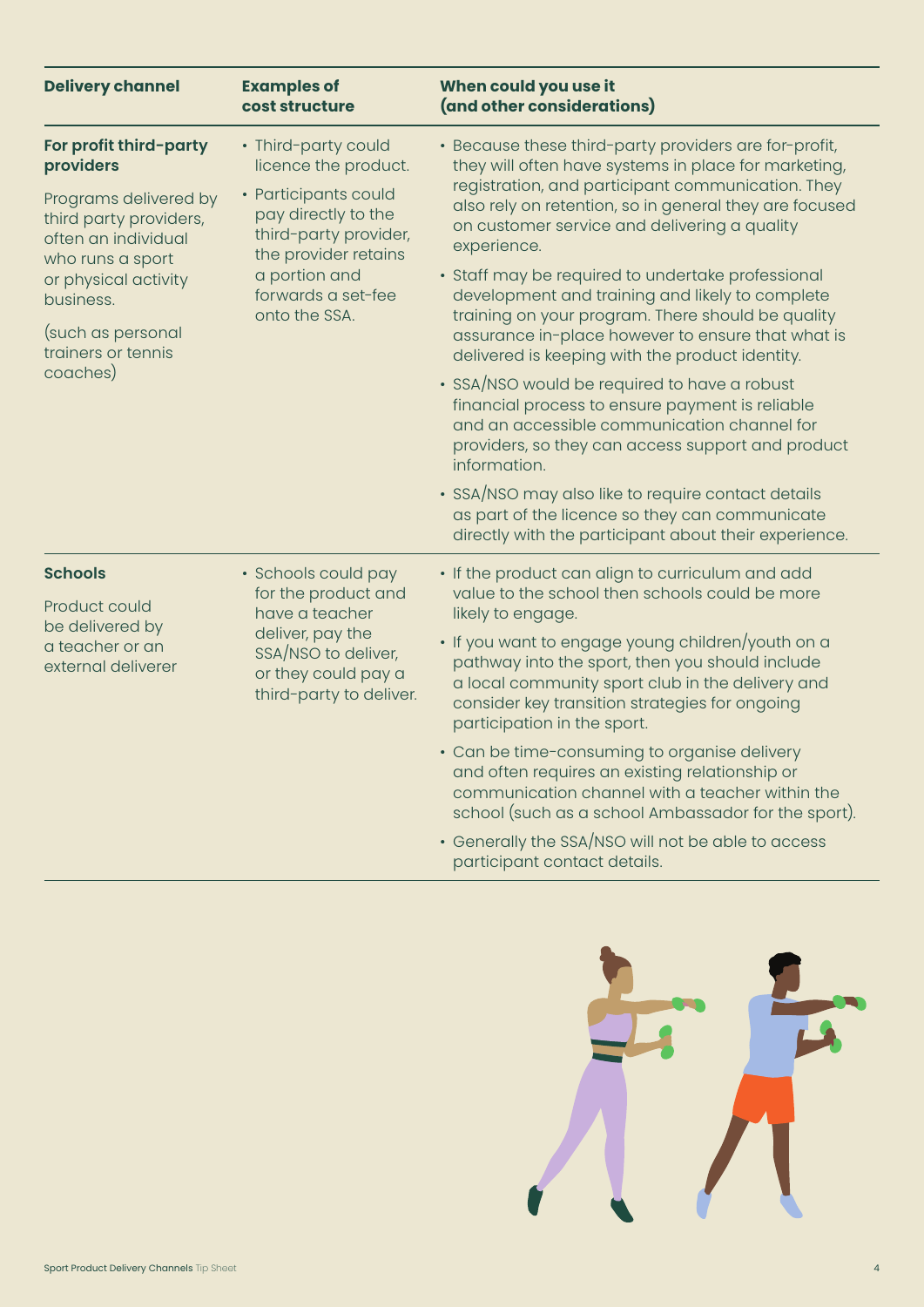# Tip #1

#### **For the product to be successful it must provide value for the delivery channel (which is known as the Deliverer Value Proposition) as well as the participant.**

The Deliverer Value Proposition will vary for each partner and will include the motivation and needs of the delivery channel. Therefore, it is useful to engage delivery partners early to identify why they would deliver your product and what they would need to be successful. Engage early and consider:

How their purpose and vision align with that of your organisation

How your product might help them achieve their strategic objectives

What resources you can or will provide to offer value to them

Co-designing products with delivery partners to better understand the deliverer value proposition

What outcomes your organisation is seeking from the partnership – such as increased participation rates, revenue, access to resources or other benefits

Examples of potential motivators for clubs or other delivery channel partners includes:

Attract new participants and members, and re-engaging past members

Access an additional revenue stream (e.g., bringing new people to a club entertainment venue, access grants

Retaining existing members

Provide existing participants with another product (i.e. maintaining connection with participants, addressing a participation pathway 'gap')

Broaden their market and be more relevant to the local community through programs that target women and girls, juniors or people with disability or other segments of the population

**The Deliverer Value Proposition should be documented and clearly describe how the program meets deliverer needs.** 

DHW Simpson Advisory has previously worked with VicHealth funded sport participation products to help them in developing value propositions for their deliverers. The template that has been successfully used to assist with this is provided at Attachment 1.

## Tip #2



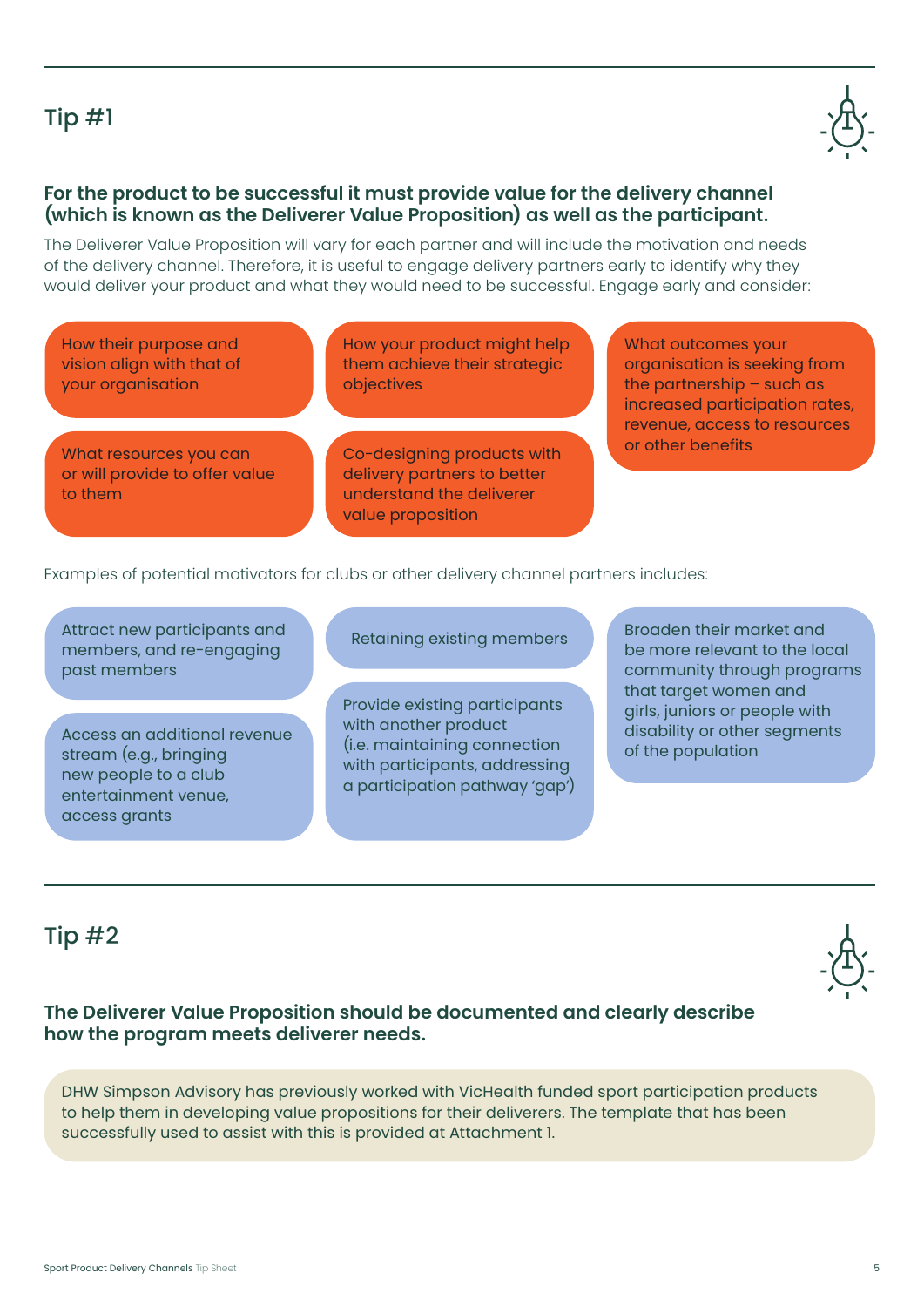# **Attachment 1 – Deliverer Value Proposition Template**

This template can be used to match your product with the motivators and barriers of a specific delivery channel partner or audience.

| <b>Audience</b>                                                                                                          | <b>Drivers</b>                                                                                                                                                                                                                  | <b>Features</b>                                                                                                                                                                                 | <b>Benefits</b>                                                                                                                     |
|--------------------------------------------------------------------------------------------------------------------------|---------------------------------------------------------------------------------------------------------------------------------------------------------------------------------------------------------------------------------|-------------------------------------------------------------------------------------------------------------------------------------------------------------------------------------------------|-------------------------------------------------------------------------------------------------------------------------------------|
| Describe the deliverer:<br>e.g. new SSA/NSO<br>employees who are<br>18-25 to deliver a new<br>product to young<br>people | Describe the motivators<br>and barriers that youth<br>aged 18-25 might face<br>in relation to delivering<br>the product/experience<br>E.g. motivators could be:<br>$\cdot$ Income<br>• Utilising their sport<br>skills for work | Describe the features<br>of your product/<br>experience that<br>will match up with<br>motivators, e.g. For<br>income, this might<br>be a high hourly rate                                       | Describe how this<br>feature benefits the<br>audience, e.g. getting<br>paid a higher rate then<br>other casual or part<br>time jobs |
|                                                                                                                          | E.g. barriers might be:<br>• Seeking longer hours<br>• Lacking the confidence<br>to deliver the product/<br>experience                                                                                                          | Describe the features<br>of your product/<br>experience that will<br>match up with barriers,<br>e.g. for people lacking<br>confidence this might<br>be quality training and<br>delivery manuals | Describe how this<br>feature benefits the<br>audience, e.g. feeling<br>supported to succeed<br>and learning new skills              |